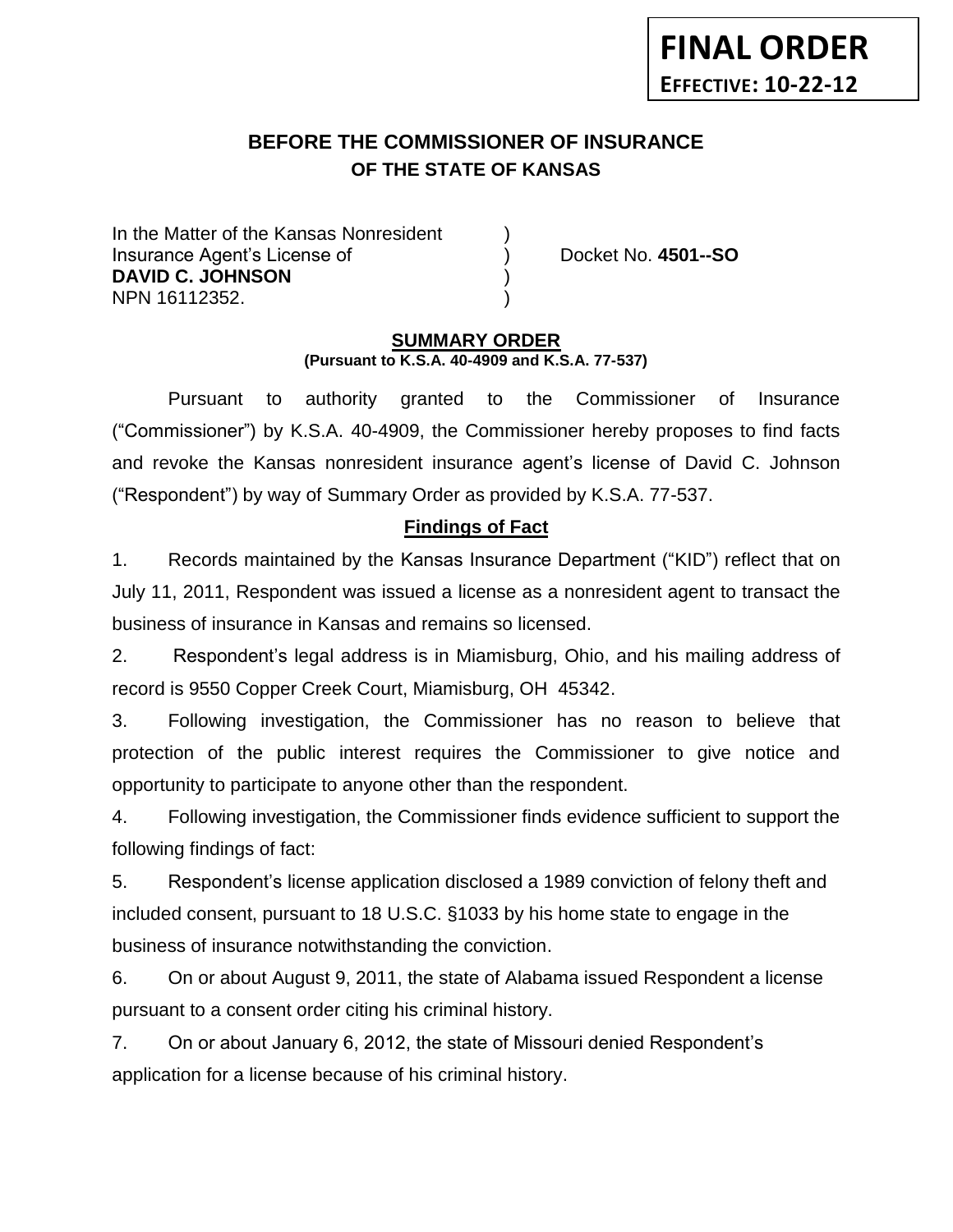8. On or about January 25, 2012, the state of Virginia revoked Respondent's license for failure to report another state's action.

9. On or about April 24, 2012, the state of Maine revoked Respondent's license for failure to report another state's action.

10. To date, Respondent has reported none of these actions to KID.

11. By letter of September 7, 2012, addressed to Respondent at his mailing address of record, counsel for KID invited Respondent to reply if any of the foregoing facts were incorrect.

12. To date, Respondent has not replied, and the letter has not been returned; thus, the facts are deemed undisputed.

# **Applicable Law**

13. K.S.A. 2011 Supp. 40-4909(a) provides, in relevant part:

"The commissioner may deny, suspend, revoke or refuse renewal of any license issued under this act if the commissioner finds that the applicant or license holder has: . . .

(2) Violated: (A) Any provision of chapter 40 of the Kansas Statutes Annotated, and amendments thereto, or any rule and regulation promulgated thereunder; . . .

(9) Had an insurance agent license, or its equivalent, denied, suspended or revoked in any other state, district or territory." K.S.A. 2011 Supp. 40- 4909(a).

14. "Each person licensed in this state as an insurance agent shall report the following to the commissioner of insurance within 30 days of occurrence: (a) Each disciplinary action on the agent's license or licenses by the insurance regulatory agency of any other state or territory of the United States . . ." K.A.R. §40-7-9.

15. The Commissioner may revoke any license issued under the Insurance Agents Licensing Act if the Commissioner finds that the interests of the insurer or the insurable interests of the public are not properly served under such license. K.S.A. 2011 Supp. 40-4909(b).

# **Conclusions of Law**

16. The Commissioner has jurisdiction over Respondent as well as the subject matter of this proceeding, and such proceeding is held in the public interest.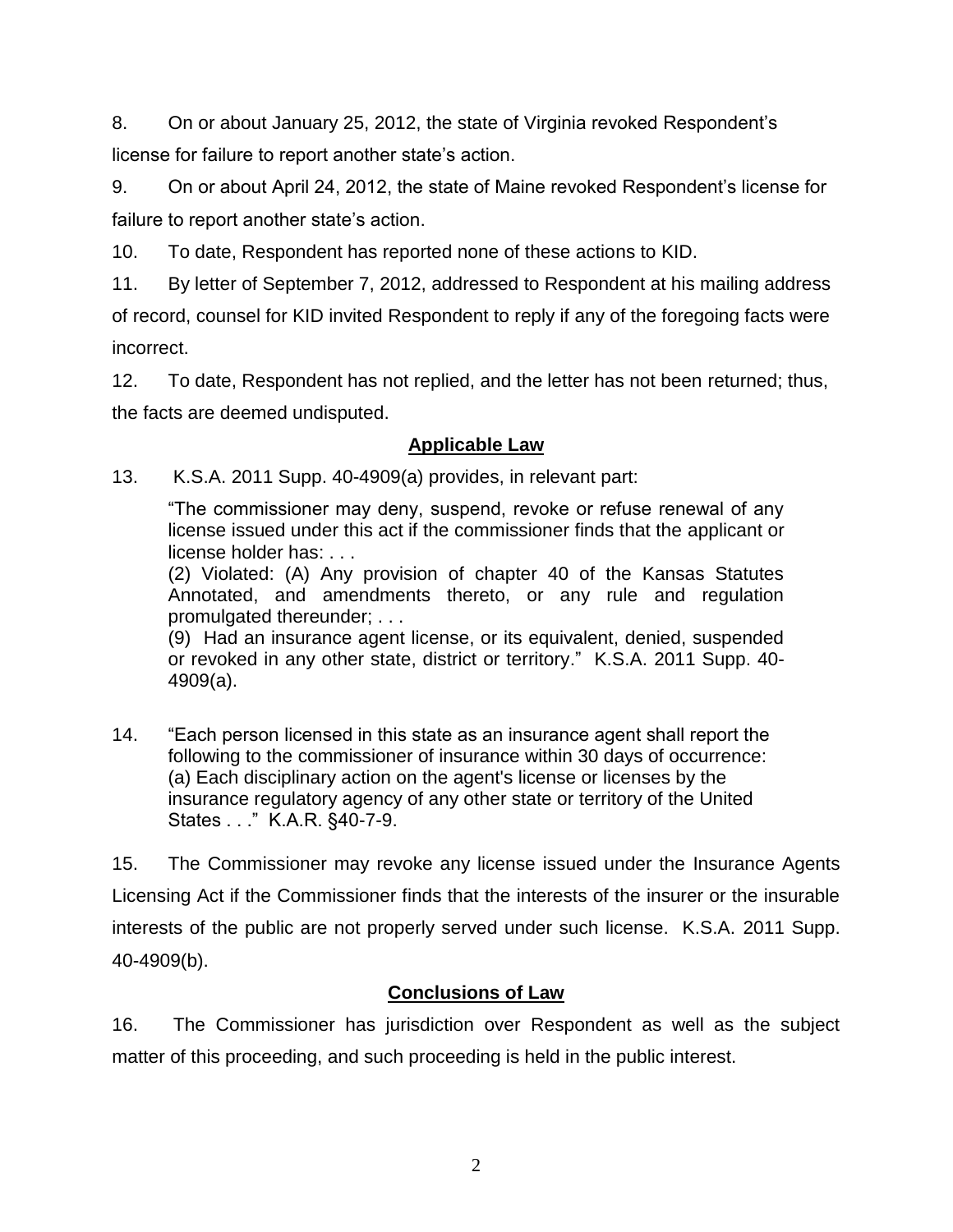17. The Commissioner finds that Respondent's license may be revoked pursuant to K.S.A. 40-4909(a)(2)(A) because Respondent has failed to report disciplinary actions by the insurance regulatory agencies of multiple other states.

18. The Commissioner further finds that Respondent's license may be revoked pursuant to K.S.A. 40-4909(a)(9) for having had his insurance agent licenses denied or revoked in multiple other states.

19. Based on the foregoing findings, the Commissioner concludes that sufficient grounds exist for the revocation of Respondent's insurance agent's license pursuant to K.S.A. 40-4909(a).

20. The Commissioner further concludes Respondent's license may be revoked pursuant to K.S.A. 40-4909(b) because such license is not properly serving the interests of the insurer and the insurable interests of the public.

21. Based on the facts and circumstances set forth herein, it appears that the use of summary proceedings in this matter is appropriate, in accordance with the provisions set forth in K.S.A. 77-537(a), in that the use of summary proceedings does not violate any provision of the law, the protection of the public interest does not require the KID to give notice and opportunity to participate to persons other than Respondent, and after investigation, KID believes in good faith that the allegations will be supported to the applicable standard of proof.

#### **Policy to be Served**

22. Before issuing an insurance agent license, the Commissioner must determine that the applicant is qualified and has not committed any act that would be grounds for denial, suspension, or revocation. K.S.A. 40-4905(b). Further, the Commissioner may revoke any license issued under the Insurance Agents Licensing Act if the Commissioner finds that the interests of the insurer or the insurable interests of the public are not properly served under the license. The following action is necessary and appropriate to promote the security and integrity of the insurance business and protect insurance consumers by licensing, or continuing to license, persons or entities to sell, solicit, or negotiate insurance in the State of Kansas only if their conduct indicates they are both qualified and trustworthy.

3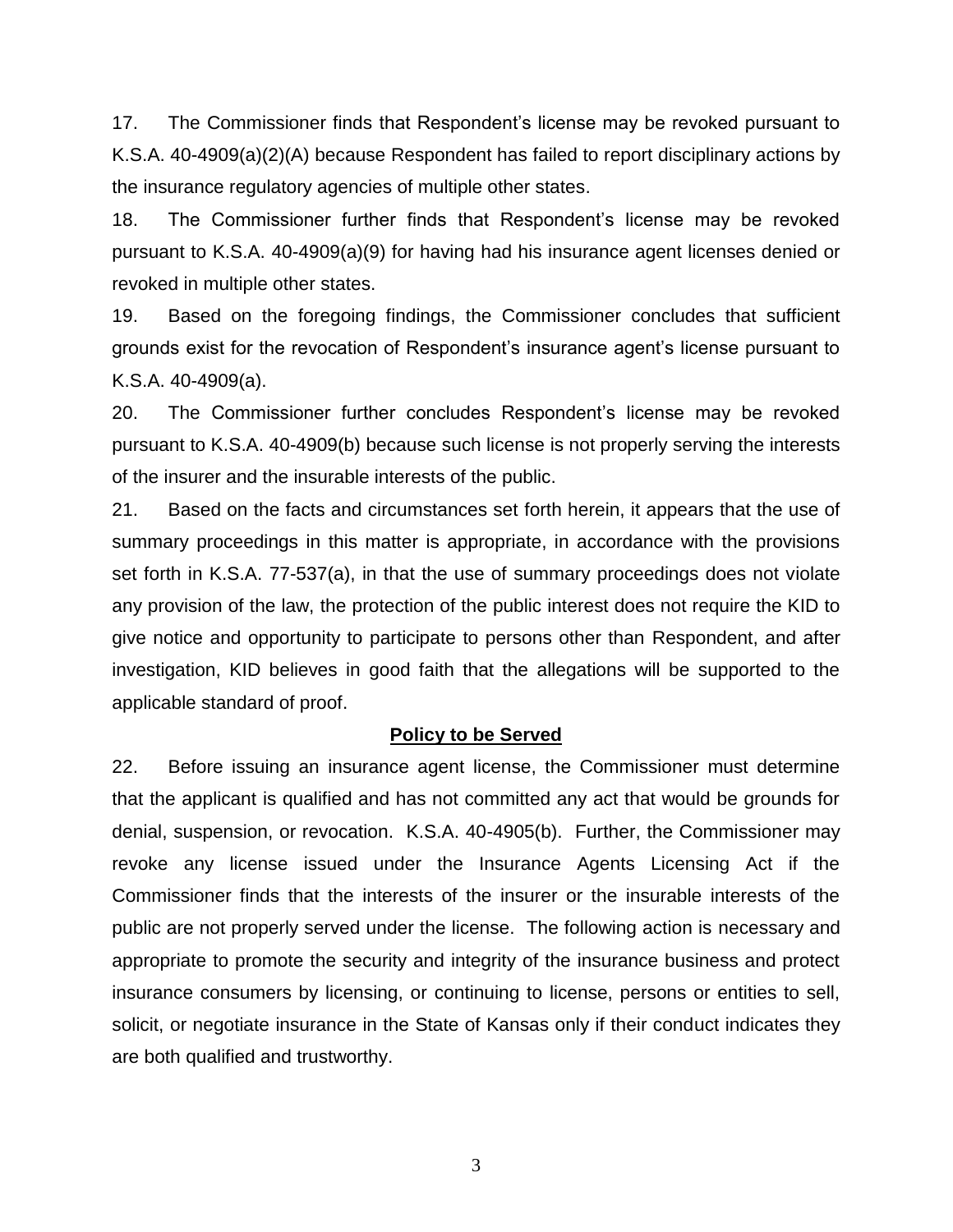**IT IS THEREFORE ORDERED BY THE COMMISSIONER OF INSURANCE THAT** the Kansas nonresident insurance agent's license of **DAVID C. JOHNSON** is hereby **REVOKED. It is further ordered,** that **DAVID C. JOHNSON** shall **CEASE and DESIST** from the sale, solicitation, or negotiation of insurance, doing any act toward the sale, solicitation, or negotiation of insurance, and/or receiving compensation deriving from the sale, solicitation, or negotiation of insurance in Kansas or on Kansas risks through business conducted on and after the effective date of this order.

**It is further ordered**, pursuant to KSA 77-415(b)(2)(A), that this order is designated by KID as precedent.

**IT IS SO ORDERED THIS \_\_2nd\_\_ DAY OF OCTOBER 2012, IN THE CITY OF TOPEKA, COUNTY OF SHAWNEE, STATE OF KANSAS.**



\_/s/ Sandy Praeber\_\_\_\_\_\_\_\_\_\_\_\_\_\_\_\_ Sandy Praeger Commissioner of Insurance

BY:

\_/s/ Zachary J.C. Anshuta\_\_\_\_\_\_\_\_\_\_\_ Zachary J.C. Anshutz General Counsel